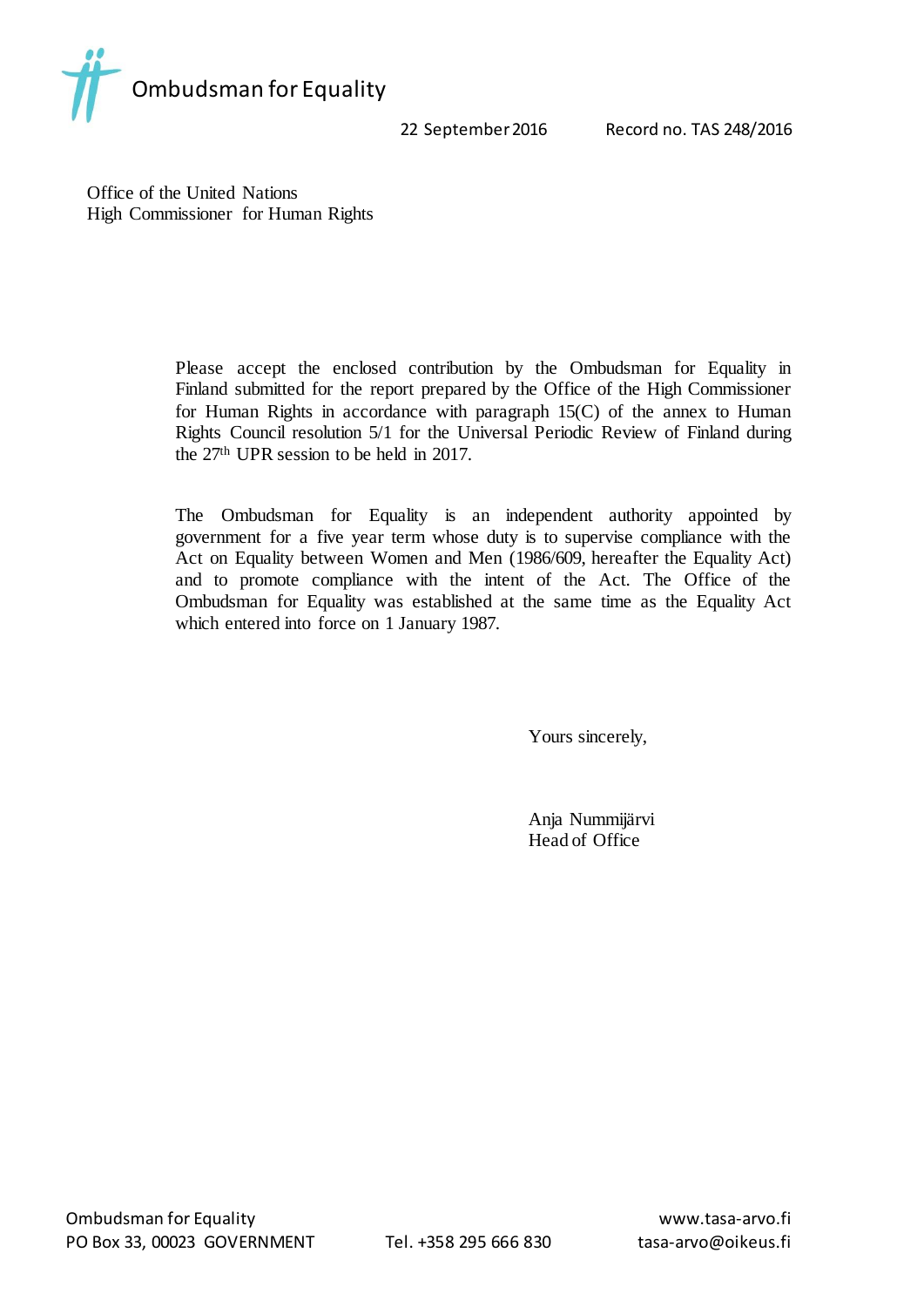## A. Gender minorities need to be made visible

In her statement submitted in 2011 to the UPR Working Group, the Ombudsman for Equality expressed her concern that there were no specific provisions in the Equality Act prohibiting discrimination based on gender reassignment. An improvement took place in this respect when the Equality Act was amended in 2015 with a provision prohibiting discrimination based on gender identity and gender expression. The Equality Act was also amended with the inclusion of an obligation to the authorities, providers of education and employers to prevent discrimination against gender minorities.

However, persons belonging to gender minorities still face diverse problems in the attainment of equality. The Ombudsman for Equality has been contacted in cases of suspected discrimination that concern, inter alia, labour market, education and services, but also in various questions related to the gender reassignment process.

The Ombudsman for Equality wishes to highlight particularly the fact that trans persons are still denied the right to physical integrity and to private and family life, as the Act on the Legal Recognition of the Gender of Transsexuals (563/2002) prescribes that the gender can be legally recognised only if the person concerned is infertile.

The Ombudsman for Equality reiterates her view according to which people whose gender is reassigned must have an equal access to fertility-enhancing services, such as the deposition of reproductive cells and infertility treatment.

A Working Group set up by the Ministry for Social Affairs and Health to review the Act on the Legal Recognition of the Gender of Transsexuals concluded in 2015 in its report that the above mentioned requirement of infertility could be abolished. The question has not, however, advanced during the present Government.

The Ombudsman for Equality draws the attention to the fact that the right to physical integrity and to a life which is in accordance with the personally identified gender identity of an intersex child may be jeopardized as the sex of the child is being determined so early and the growth to the chosen sex is being directed with the help of hormonal treatment ja surgery.

## B. Discrimination based on pregnancy and family leave

The Ombudsman for Equality reiterates her concern expressed in her statement to the UPR Working Group from 2011 that discrimination on the basis of pregnancy and family leave continues to be a considerable concern in Finland. A major share of cases concerning the labour market brought to the attention of the Ombudsman concern suspicions of discrimination in connection with pregnancy and family leave.